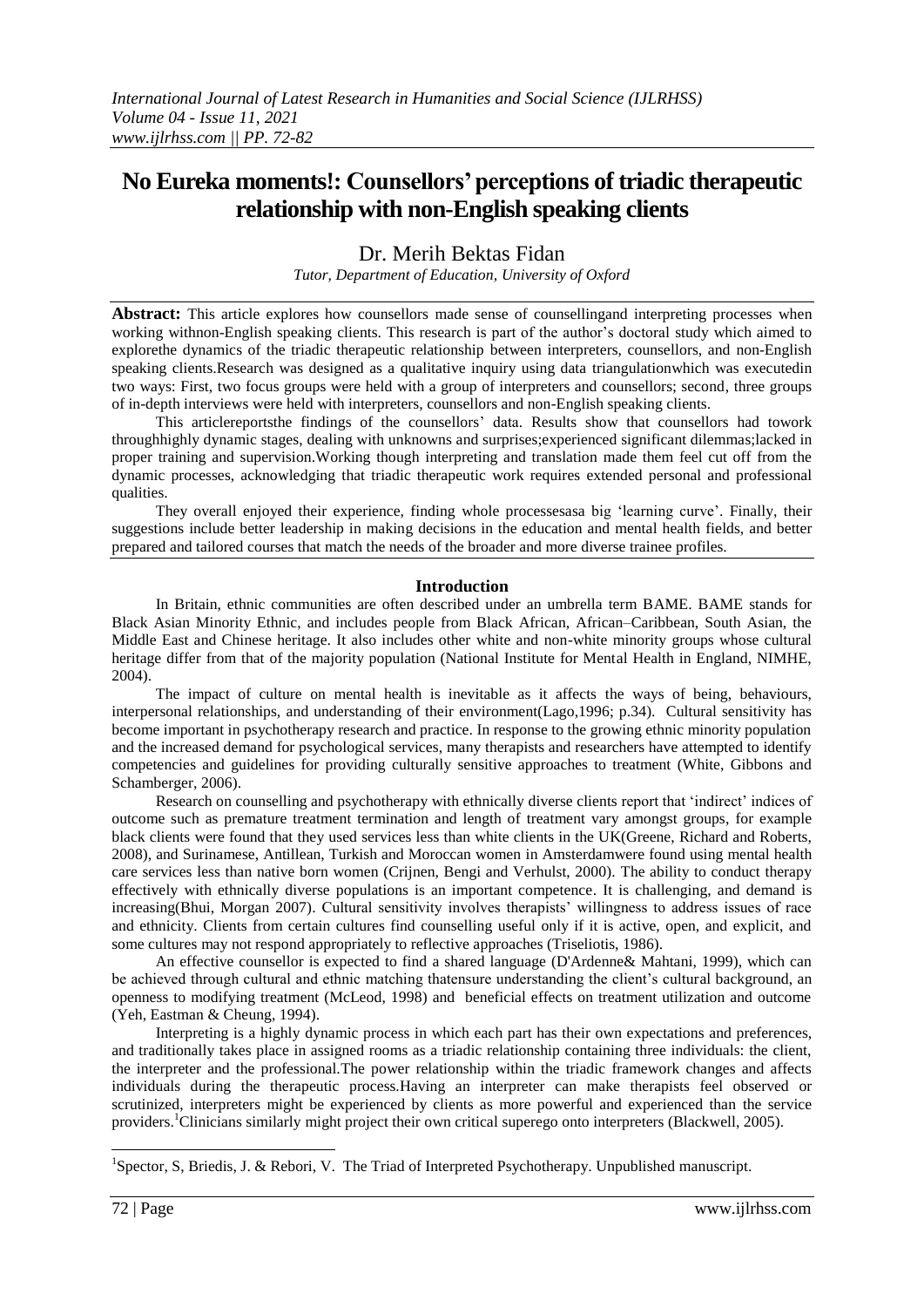# *www.ijlrhss.com || PP. 72-82*

This indicates a challenge for therapists working with non-English speaking clients because communication is halted by the interpreting/translation process, and emotional attachment proves difficult to achieve.Consistent and clear communication between clients and therapistsare thereforeargued to improve the outcome of therapy in terms of maintaining rapport (Hunt et al., 1985) and overall satisfaction (Dormaar, Dijkman, and de Vries, 1989).

Miller et al. (2005) have reported that therapists are more appreciative of interpreters' contributions than before, but that they are stressed by aspects of the interpreters' ways of working, such as omitting or adding to what was said. They also feel more self-conscious in the interpreter's presence. Kaufert & Koolage (1984) added that therapists felt hostile when interpreters went beyond their remit. Burchell (2009) understands the therapists' feelings of depression and trauma as a 'secondary trauma'; a form of 'negative counter-transference'. Therapists can experience similar physical responses to those of the client such as anger, helplessness and even antagonism towards the client (ibid, p.7). Some therapists regard interpreters as 'invisible members of the team', an 'unfortunate necessity' and an 'obstacle' to therapeutic contact with the client (Miller et al., 2005; p. 30).

Despite these challenges, however, most therapists view the interpreter's role in more relational terms, so that the interpreter is regarded as an integral part of a three-person alliance (ibid, 2005); and as someone who witnesses the client's story, increasing the trust within the triad (Fox &Gadner, 2004).

#### **Aims:**

This stage of the research aimed to explore how counsellors viewed the whole process of providing emotional support to non-English speaking clients through a third party, the interpreters. Following main questions wereasked:

- What was it like working with non-English-speaking clients?
- Has anything surprised or concerned you in working with ethnically different clients through interpreters?
- To what extent did you feel that the session worked, and the client was helped?

### **Method**

The research was designed as a qualitative inquiry to obtain deep and rich lived experiences (Marshall and Rossman, 2014). In this regard, qualitative methods are well documented techniques in understanding people's socialand emotional experiences and their feelings (Sheehan et al., 2012; Liamputtong, 2007).It was also chosen asqualitative research methods acknowledge the researcher as an active agent and part of the process (Miles and Huberman, 1994). The researcher has socially and emotionally involvedas a mental health practitioner, interpreter and an immigrant. The study is therefore exploratory and interpretative.

Throughout the whole research, topics were explored using triangulation techniques to ensure the quality of the research exploring the concerned phenomena by consulting three members of the triad (Wilson and Hutchinson, 1991). Two types of triangulations were used: sample and data collection. Three research samples and two data collection techniques were used, namely focus groups and semi-structured interviews.

#### **Data collection**

Data was collected through focus groups and semi-structured interviewswith a group of counsellors andfive in-depth interviews with different counsellors. This data was merged and analysed. The main reason for using focus group was to understand the topic within a group dynamic. Focus groups facilitate talks around feelings and opinions when the topic is not too sensitive (Field, 2000). Also, I aimed to identify the topics concerned and to derive the questions to ask in the interviewslater. Semi-structured interviews were followed to explore the issues touched upon in the focus group. In-depth interviews are defined as purposeful conversations(in Banister et al, 1994) and are powerful tools in studying perceptions and appropriate for addressing sensitive topics.They also allow the researcher to tailor bespoke questions throughout the interviewees when the participants bring in further relevant topics (Etherington and Nell, 2011).

#### **Recruitment and Setting**

The focus group and most of the interviews took place at a local counselling organisation that offered talking therapies and capacity building courses to clients such as asylum seekers and refugees. Ethical approval was obtained from the University of Leicester.Health and safety checks were confirmed by the organisation; risk assessment was carried out by the researcher. Before starting off, the participants were briefed, consent was obtained, anonymity was maintained, and recordings were made. The group talk lasted one and half hours, and each interview lasted between 45 to 90 minutes.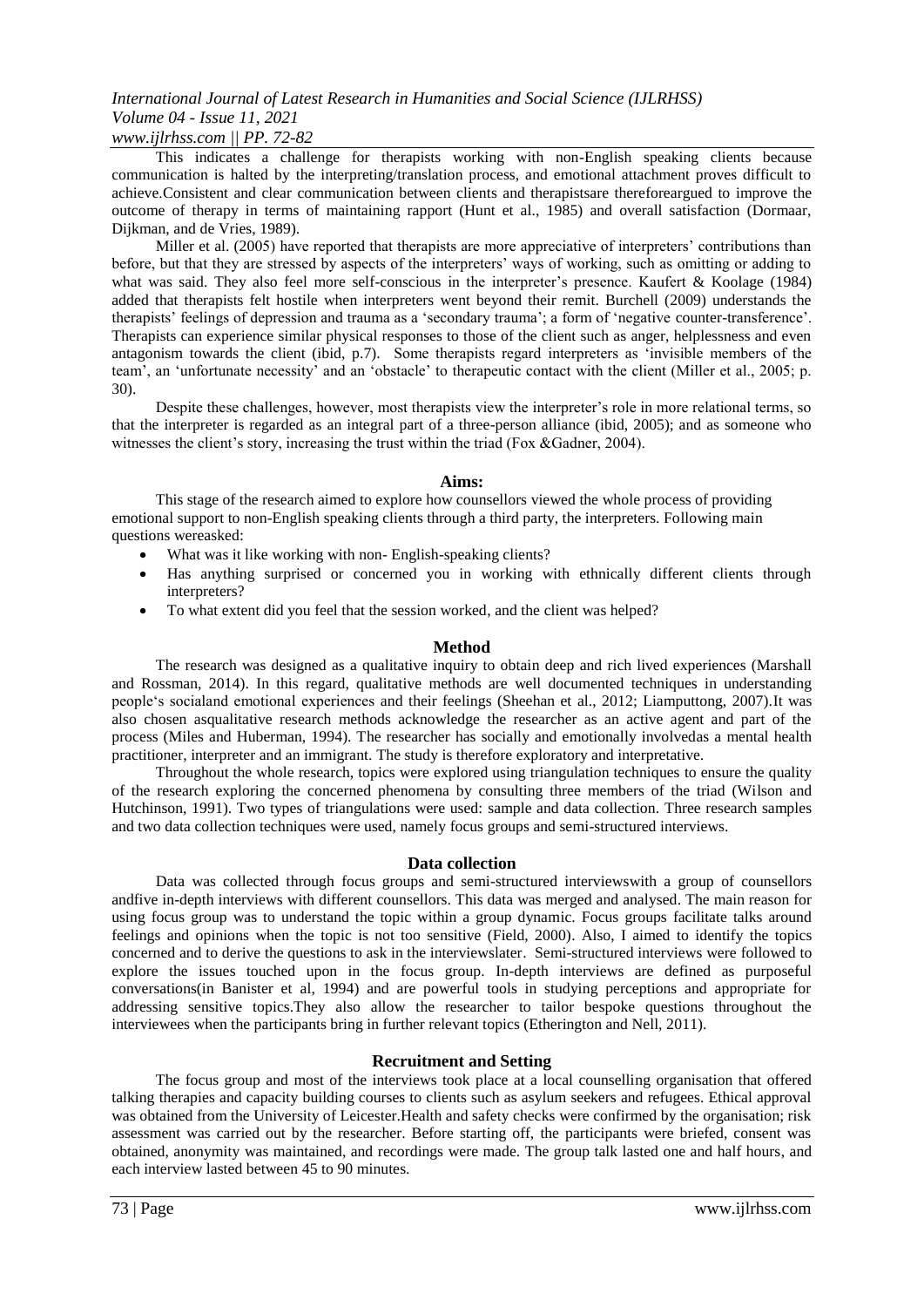#### **Analysis**

Thematic analysis was used for the analyses. Thematic analysis provides an appropriate lens through which dynamics of the triadic relationships can be looked from inside and outside. It is a theoretical and flexible technique for all qualitative analyses and therefore has a wider applicability(Braun & Clarke, 2006). It is a process of recognizing the patterns within the data (Fereday and Muir-Cochrane (2006, p.4). This recognition is however mainly shaped and helped by the researcher's skills and experiences as McLeod (2001) reminds that patterns of meanings would not emerge by themselves. This process expectedly involved several re-readings of the meaning units, categories and themes, and repeated checks done by both the researcher and others. Thematic analysis is well described by Braun & Clarke (2006) who named the six-steps as 'Familiarisation with the data; Generating initial codes; Searching for themes; Reviewing themes; Defining &Naming themes and Producing the report (p.87)'

#### **Findings:**

#### **Socio-demographic information**

The average age of the counsellors was 44.8. The average time of being in this work was 7.5 years. The average stay in the UK was 45.8 for the interview group only. Three of them were Europeans, three were Africans, and one was Asian.Seven stated that they were bilingual/ bicultural. Seven stated that they did not receive any training towards working with ethnically different clients.

#### **Thematic analysis**

The analyses of the whole data yielded three themes, twelve main categories, thirty-seven sub-categories with six hundred and forty-nine corresponding meaning units in total.

#### **Theme A: Dynamics of the triadic therapeutic relationship**

This theme concerns the underlying dynamics of the three-way relationships, and how the counsellors worked for the best outcome for all members of the triad. Counsellors' responses reveal that the whole process of offering emotional help through a third person was challenging, complex, yet educative, pushing the limits of the services and skills of the counsellors. It consists of three categories.

#### **Counsellors' ways of practising**

Trust and alliance were argued to be the milestones on the route to a satisfactory therapeutic relationship. Participantresponses show that they achieved it through well-thought-out engagement practices which include establishing therapeutic alliance and trust, handling power relations well and engaging with interpreters further. Trust and alliance were argued to be established by understanding clients' mental maps and cultural background well and exploring their meaningful constructs by attending to what they said as well as not said.

One counsellor flagged up the necessity for picking up the unconscious by digging down into the client's story, arguing that as soon as the clients felt heard, the healing process started:

*'...when I asked what brought them here…their unconscious will pick up all the stories…. I have fundamental belief that people have capacity than the reason why they don't succeed is to do with things that are going on within them, that blocks them.'(P Sonia)*

Participants acknowledged that a three-way relationship takes a longer time to establish and settle, and hence clients need more time to understand how things work and to trust the process. During this process, clients should be informed about the procedures, the culture of the organisation, and interventions to be used so that clients will be familiar with the counsellor and activities in due course.

*'…I will let that go for a couple of sessions to be begin with until they are able to check out with me how much they can trust me…(P Maria)*

Another way of establishing trustworthy relationships with clients mentioned wasworking with interpreters closely. Alliance helped the counsellors to monitor what was happening to both clients and interpreters, to verify potential frustration and allow for the transference of feelings. Some counsellors emphasized the significance of developing emotional and intellectual engagement with interpreters for mutual understanding, treating interpreters as team members. This counsellor however highlighted the impact of an adverse scenario:

*'… one counsellor could not achieve that alliance because he had an interpreter whom he could not work*  with...We should do everything to reduce any kind of risk that causes alliance not working.' (Yan-678)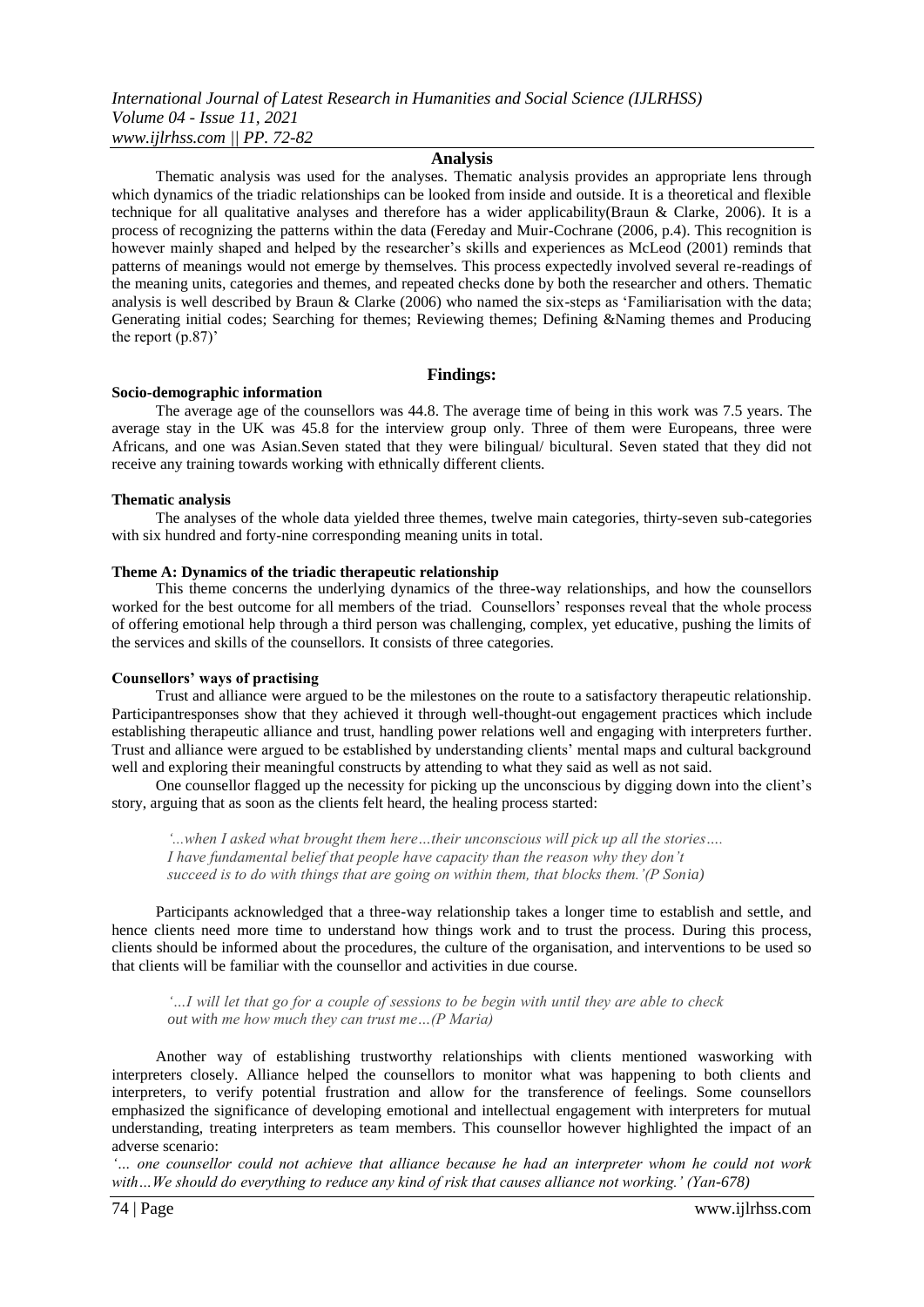*www.ijlrhss.com || PP. 72-82*

Similarly, the management style of the therapeutic encounters, the ways in which the counsellors handled the sessions were noted as significant. Some practitioners focused very much on how to set the scene and the goals from the beginning in order to decide which roles and rules to follow and monitorother usually unspecified details such as seating arrangements. Some participants were particularly adamant in making clear who should have the control and responsibility in decision-making and monitoring the well-being of all involved.

*'...the clinical judgment has to come from me not from the interpreter...because my job as a clinician is to get essence of something is not quite right. I need to find out what it is and it maybe that it actually the client is not understanding whole thing...'(Maria-215)* 

#### **An emotional and blind process**

This category highlights the complex and challenging nature of the counsellors' work. The entire process was described as highly emotional for all involved. The dynamics of the process were shaped by working with clients from multi-cultural and multi-racial backgrounds. Participants argued that they had to further deal with unknowns, challenging and traumatic cases such as war-related tortures, traumas, homosexuality, marital and ritual practices. They further noted that working with cultures, meanings and translations made it like a 'blind process':

*'….you deal with sense of isolation, abandonment, unknown world, it's like working with disability…'(Sonia-207)*

Another counsellor described the process 'a broken rhythm' with various communicative losses because of the disrupted flow.

*'…When you have the third person…. You have a moment where you go 'arrrh!!! that's what is about!' and then the client recognizes that…It is very difficult to do that with another person unless you are having a joint eureka moment with that individual…'(Yan-90)*

Some participants shared that they were lacking not only in understanding clients' language and their cultural background, but also in knowing what they could bring into the sessions.They reported their frustration of missing some of the meanings and verbal and non-verbal clues due to working through translation. One participant explained one of the surprises in which the counsellor had no idea about that a cultural practice, while the interpreter had been fully aware of it:

*'…a good one is circumcision! So, you could have the interpreter and client being very normal about female circumcision whereas the counsellor was actually being very shocked by the realities of it...'(Yan-417)*

#### **Client characteristics**

Dynamics of the triadic therapeutic relationship were argued to be also shaped by the very characteristic of the clients in terms of what they brought to the counselling. These include their mental and emotional constructs, how they think, feel, and behave. Participants noted that for their clientele, trust was the key issue as they tended to be afraid of the authorities. This made them apprehensive towards service providers and worried about confidentiality as to what to share with interpreters and thus service providers.

*'…in some countries, every other person isfrightened…I had to have someone interpreting for…And for the first ten minutes of any engagement with some, they quiz you solidly about the person who is interpreting for you.'(Yan-180)*

Although clients were not expected to know all the necessary information, the counsellors acknowledged that some clients lacked in basic skills not only in the language of the host country but also in their own language. They could not grasp how the health system and talking therapies work. One participant therefore suggested referring sourcesuch as general practitioners inform clients about what to expect:

*'Some of them don't know what's going on…and half of them walk out because they don't know what it entails....'(Zishan-300)*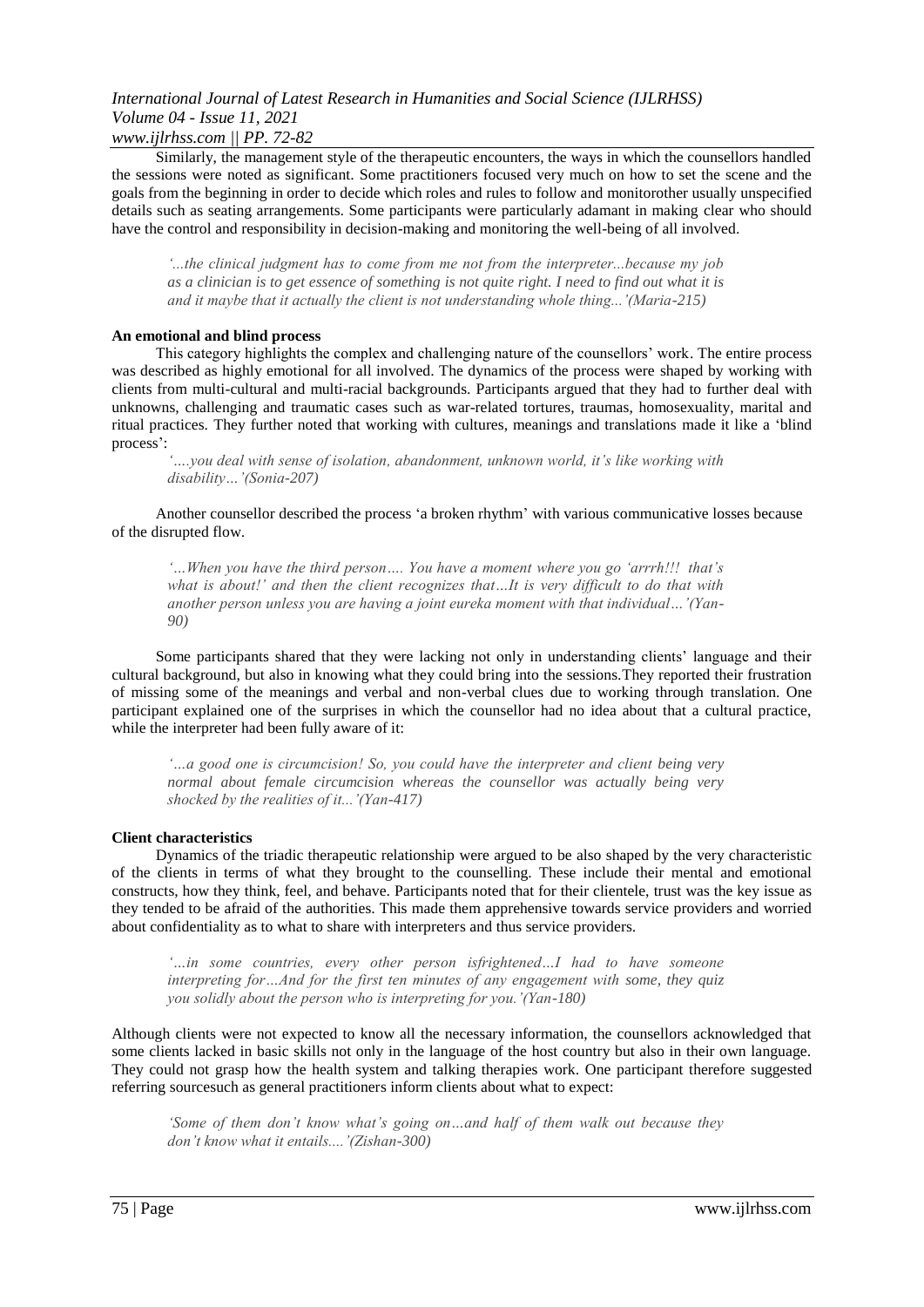The counsellors also explained that their clients were not only suffering from mental health difficulties but also health and social problems including losing their accommodation and loved ones or living in poverty.

*'…changes were very slow because there was a lot of medical problems…So, there was not just emotional, psychological issue, there was the medical problem….'(Jane-77)*

#### **Theme B: Vicissitudes of therapy and interpreting fields**

This theme concerns field-related issues in which the counsellors operated and experienced the organisational and societal impact of their fields. It consists of five main, fifteen sub-categories and one hundred and ninety-four corresponding meaning units.

#### **The third dimension: Interpreters**

This main category draws attention to the dynamics of the triadic relationship in relation to the third party joining to the dyad. To the counsellors, interpreters both had a significant influence on the therapeutic relationship and were influenced by the processes. They acknowledged that interpreters could give rise to both positive and negative emotions and attitudes depending on the context and circumstances. Their presence could on one hand trigger deep political and historical debates; their absence on the other hand could stimulate the advocacy for basic human rights on behalf of clients.

This participant saw interpreters as agents challenging the systems, arguing that the presence of interpreters might be seen as an obstacle for something else such as imposing subtle challenges to the established system. She elaborated on why providing interpreters for asylum seekers and refugees stimulated tension in some contexts particularly those that are not as fully inclusive and caring as they claim.

*'…when we don't learn English, when we don't comply with others, they then are faced with 'Oh my god! We are going to have/ make special allowance for…who don't speak English! So, there is always, uhm, resistance, as much as is wanted…to providing that because…it makes them feel…'not good enough.'(Sonia-455).*

Another counsellor looked at the reparative aspect of having an interpreter in the team.

*'…the interpreter and the therapist together are like a kind of parental dyad…So, particularly for the people [who] were traumatized, it is very safe to have two people...'(Maria-135)*

However, counsellors did not only care for clients but also observed how interpreters became vulnerable when working with complex client stories. They observed interpreters as anxious, confused and fearful.

*'…You know, the sort of slaughter of a family!... Being in a room with somebody who has experienced that…and interpreter is coming out a very naïve about being warn-torn and tortures and war-torn environments…'(Jane-286)*

Counsellors explained that they were influenced by the interpreters' involvement in two ways; feeling either competent or confused.Interpreters' impact on the clientswere well observed particularly they put clients at ease by engaging with them quickly, explaining matters adequately, making them understand how the system and counsellors work, what the interventions involved and how things were to proceed:

*'…as long as the relationship and alliance have been built between the interpreter and the client, then client feel safe, communicating their own language and talk about their issues. Then there will be more in-depth conversation.'(Flora-708)*

Similarly, negative feelings were observed in the clients and practitioner did not know exactly why it was. One counsellor explained it with a poor match between the client and the interpreter.

*'At the start, the client was not happy, because the interpreter had the fear of judgements from the interpreter…' (Jane-155).*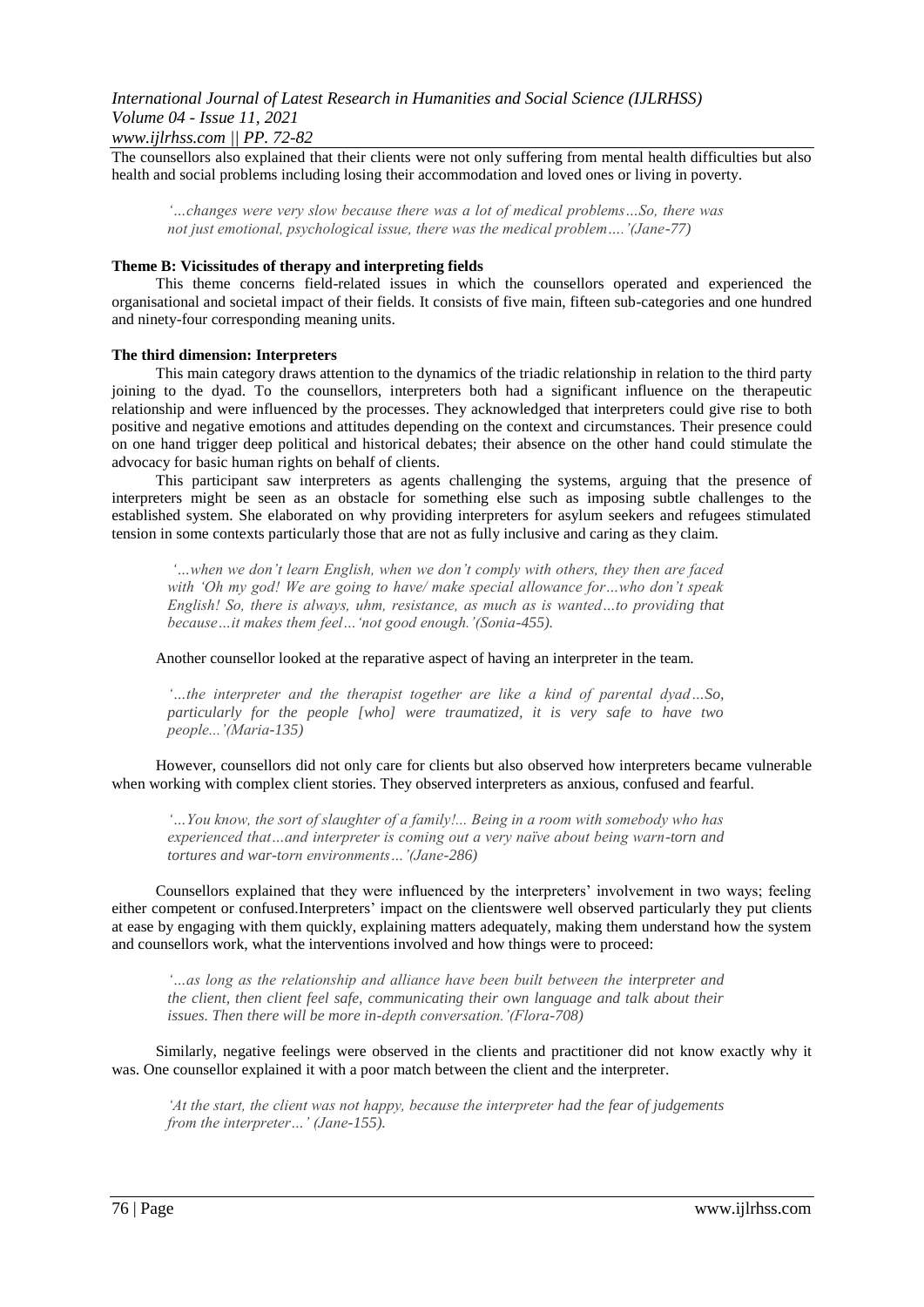# *International Journal of Latest Research in Humanities and Social Science (IJLRHSS) Volume 04 - Issue 11, 2021 www.ijlrhss.com || PP. 72-82*

#### **Lost in translation**

This category concerns language and translation issues manifested as both facilitating and limiting constructs. These issues include difficulties in the translation of culture specific concepts, overwhelming ambiguity between what was said and what was interpreted, the interpreters' potential rendering on interpretation, and how the participants found out the inconsistencies.

Mismatches and gaps occurred between translations provided by the interpreter and what was said by the service provider. Participants reported that they did not get similar or expected reactions from the clients on several occasions where they could tell what the clients would say. Although the participants agreed that one language might not match the other language, a concise summary given by the interpreter of a long talk by the counsellor was not welcomed.

*'…there is so much more going on when the interpreter is speaking to the client...And when they come back to you, it is just two words…and you [are] like 'Where [does] that come from?'(Ruby-103)*

The language of therapy and counselling might sound unfamiliar and might be unsympathetic to some clients as these concepts were developed with and within the western thinking patterns. It is therefore imperative for interpreters to grasp the meaning of some cultural concepts like anxiety and other metaphors both in the target and the source language:

*'…it is the metaphor-that is what you are looking at, if you are dealing with different languages, you get none of that. You [have] got to rely on the interpreter to be able to tell you the metaphor...Unless they understand that you won't be able to do that...(Yan-119)*

Although interpreters try their best to convey the most accurate meaning for counsellors and clients, it was still be challenging to achieve this concisely. Therefore, interpreters tend to provide further explanation, which may cause further concerns in some counsellors in terms of the interpreters' rendering of the translation. Participants argued that they were most annoyed by the time gap existing between the utterances made and the translation provided, describing it as 'Getting lost':

*'…No editing! Tell me what they say…I needed to understand what's going on in between…because it is often what is being omitted is as important as what it is said.'(Sonia-67)* 

Participants further depicted that they were able to identify and feelthe missing inputs, fragmentation, untranslated or uninterpreted parts of the conversation and the interpreters' slant. They explained that they closed these gaps by using their experiences gained over time:

*'I pick it…by looking at the response and how the interpreter translates it. And I am looking at their eyes in a way that they click in brain, then I will say to the interpreter: 'Can you tell me what you have said…?'(Yan-492)*

#### **Organizational Competence**

This category demonstrates the ways in which solutions for the emerging issues and challenges were developed in the pursuit of demonstrating organizational competency.Technical and practical issues ranging from working under and within organisational culture to dealing with constantly changing managerial arrangementswere perceived as challenging. The counsellors stated that they had to work under substantial organisational constraints, and experienced difficulties in working with interpreting agencies and interpreters, arguing that the ways of organisations set up, their approaches, and staff perspectives influenced their practice and hence the outcomes.

Counsellors argued that competencies were needed both individually and organisationally; some counsellors believed that working with practitioners with multiple languages and a wide range of counselling skills could be the answer whereas others thought that the relationship with interpreters should be regulated.

They were frustrated about the use of untrained interpreters and unregulated practices such as being forced to work with family members or friends of the clients and dealing with the ways in which interpreting agencies operated.One counsellor claimed that some agencies even did not allow counsellors to have contact with interpreters prior to sessions: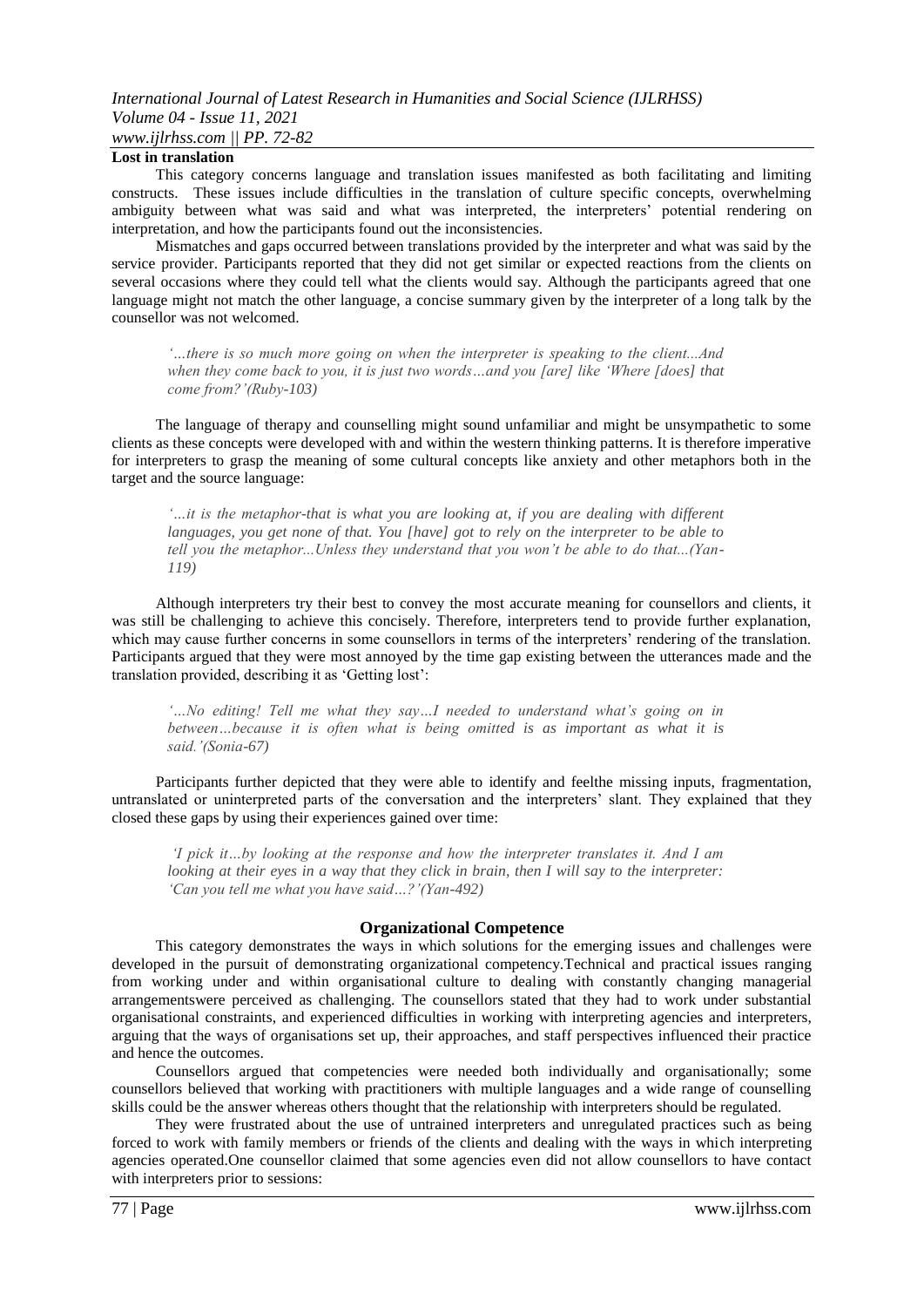## *International Journal of Latest Research in Humanities and Social Science (IJLRHSS) Volume 04 - Issue 11, 2021 www.ijlrhss.com || PP. 72-82*

*'… when the triage comes into the room for counselling, client and interpreter…, that will be the first time they meet.'(Flora-294)* 

Some participants had to work through various constraints that include bureaucracy in paperwork, limitations in activities and time and other managerial arrangements:

*'…it's about finances.…It's rushing until to get the next person in the seat so that you can get another…This is my experience…with the NHS...Therapists are under pressure to get the clients seen and out without taking the time!...'(Jane-241)*

Furthermore, working within intercultural modelswas argued to be an important aspect of organizational competence when working with diverse clientele. Counsellors suggested that organisations operating in mental health field adopt flexible, inclusive and adaptable approaches.

*'… you need an intercultural model because…by having that in regular basis we are learning from each other and we are able to, therefore, develop whole atmosphere that makes people from different cultures happy.'(Yan-602)*

They further elaborated on some of the mainstream therapeutic approaches' unsuitability for addressing diverse client needs. In addition to mainstream practices, integrating tailored, unconventional, or complementary therapies were found to be satisfactory procedures:

*'Especially men like non-talking therapy because it is freshening and [an] exercise for them…When they do physical activity, their body feels better, and they start talking.'(Yigido-724)*

Working with communities was similarly seen as crucial. They explained that to do things effectively and to have a say, it is important to develop competence in the field by enhancing on understanding of clients and communicating these concerns to relevant authorities to improve services. One counsellor suggested an ethnographic approach for mental health professionals to gain sound knowledge and an insight into clients and communities by going and living with them for some time:

*'…who better to train them than the people of the community? That's what I say, uhm, you cannot read the manual book and say 'Right, ok, it's easy'. You are gonna work with a heart; counsellors are working with the core of what's going on.'(Rosie-401)*

#### **The impact of historical events**

Some counsellors elaborated on the long-standing impact of racial and cultural issues even on contemporary matters within the interpreting and mental health fields in two sub-categories:'Don't remind me of the past' and 'Attitudes to be changed'. The former summarizes how past events such as slavery and racism are still reflected in our personal, interpersonal and organizational affairs. It considers the underlying causes for racially motivated attitudes and practices within the established system. One participant linked the use or nonuse of interpreters by the institutions with these historical and political dynamics. She argued that the resistance to providing proper language services has a long history, which involves more than the standard argument that is costly. Using interpreters could reveal the presence of discriminatory provisions, and this resistance could be regarded as a reminder that racism still exists and cannot easily be ignored.

*'…the institutions need to get interpreters. But it is costly…It creates friction; it touches on whole issue of racism…We tend to hold all the nuances whatever created by racism, culture so that they can carry on. When we stop doing that, don't learn English, and we don't comply with others, they then are faced with 'Oh my God! We are going to have make a special allowance for...[people] who don't speak English! ...Here, we are providing a magnificent counselling services and they are gonna come and show where we are going wrong… So, there is always uhm resistance…'(Sonia-455)*

Overcoming this was argued would be through education. All the counsellors agreed that commonly held misconceptions about the others are reflected in the development of courses, reflecting the culture of institutions. One senior counsellor argued that working with diverse and ethnically different clientele is yet to be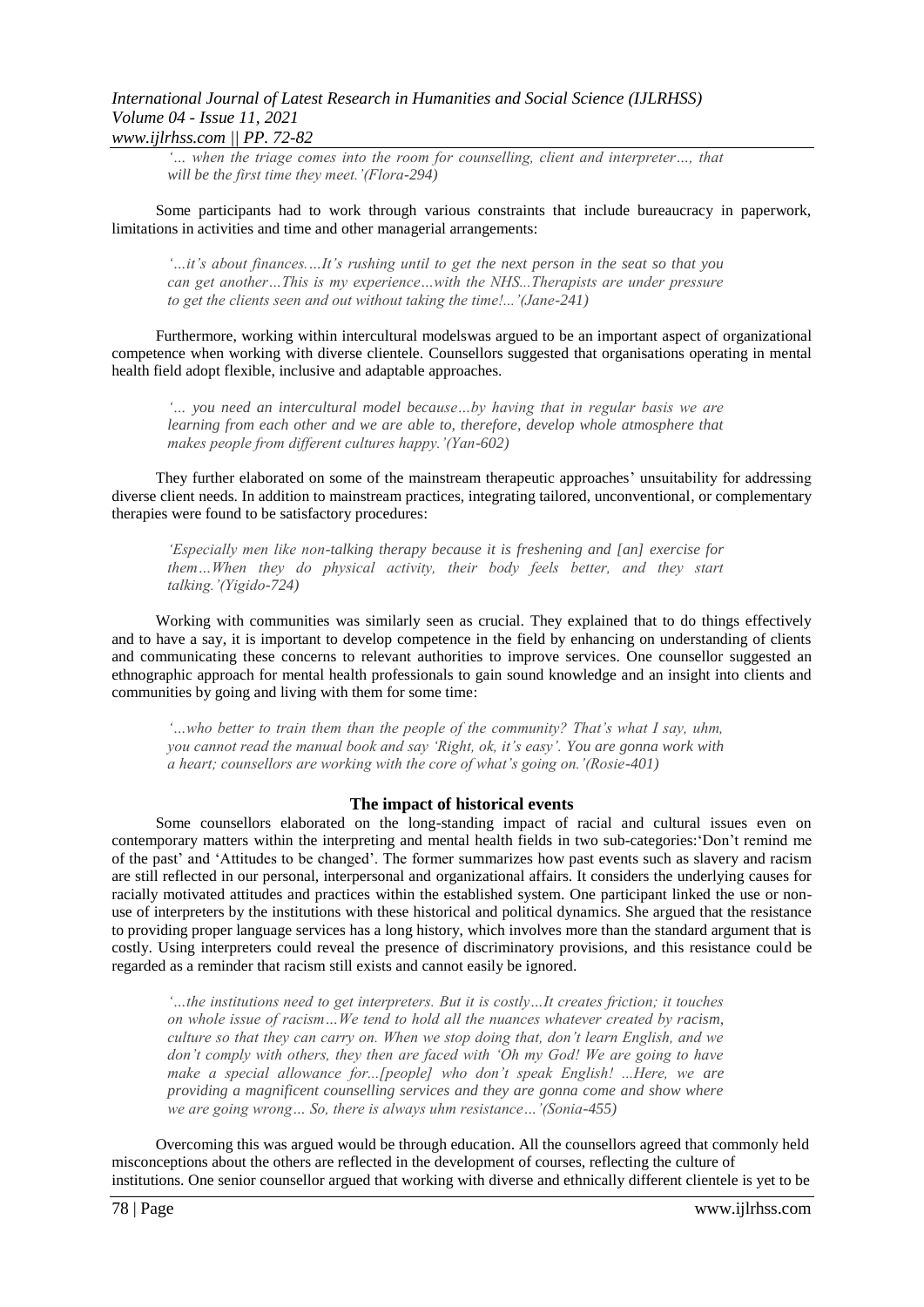*www.ijlrhss.com || PP. 72-82*

invested in further and that outdated and rigid unwillingness to engage with wider societyprevents people from changing their approach.

*'…particularly the white middle class tend to opt out, 'not my problem!'. I mean, if you have any cultural course in university, you find everybody from BME community would go to them; everybody white doesn't…'(Yan-633)*

## **Theme C: Good practice issues and recommendations**

This theme reports participants' recommendations regarding good practice, professional and personal qualities.

#### **Expected competencies**

Counsellors agreed that they should hold and present core counselling skills,undertake appropriate and relevant needs and service assessments, assigning clients for tailored services, and, finally, the ability to educate themselves. The participants suggested going beyond the boundaries of standard practice routines, and argued that being open minded, being fair and unbiased towards the clients' needs and emerging stories helped them to understand better in terms of attending the client's own world.

*'…I accept the clients' frame of reference: how they are, their beliefs are, and I come into their world. It doesn't change how I would handle my session, how I would treat them, and I would approach them…'(Jane-83)*

Similarly, they felt that they should have enhanced their understanding and knowledge of their clients and communities, and that it was mainly the individual's responsibility to learn that by visiting local cultural and faith places such as churches or mosques, and attending relevant events and trainings.

*'…go and read up books, go and talk to communities…so many in Birmingham now…you have got organisations now that designed for Black community, Asian community, Irish community…'(Rosie-475)*

Working with and through emotionally charged material throughout triadic therapeutic process challenges counsellors in terms of locating and coping with their own feelings. Counsellors mentioned a wide range of feelings including 'engaged, confident, comforted, reassured, in control, hopeless, worried, stuck, unsure and frustrated'. The ways of handling these required emotional maturity and empathy.

*'…. while outside of the room, there is chaos and there are cutbacks…but a good counsellor would stay with the clients.'(Jane-252)*

A comprehensive assessment in a multi-cultural and multi-racial context goes beyond the standard counselling practices. Therefore, participants emphasized that an informed assessment involved entering the world of the client, going to the deep roots of their distress by taking clients' personal history as much as they could and including the clients' understanding of mental health and stress, their support mechanisms and helpseeking strategies.

*'…for the assessment you have to ask questions, uhmm…about their life, life style, what's working for them, what's not working and uhm what are their support mechanisms… asking what helped in the past, how can they use that again…?'(Jane-98)*

The participants detailed which competencies that interpreters should be presenting, asserting that they should have good linguistic skills, the ability to cope with sensitive issues, and having enough knowledge about mental health issues. The counsellors rely on the interpreters' language skills, their ability to use the right terminology and convey the meaning into both languages accurately. They acknowledge that interpreting for counselling differs from interpreting in other contexts and therefore interpreters must widen their knowledge of mental health in general, and of counselling and therapy.

*'…it can often be about that they are not actually understand the subtlety of therapy.…' (Sonia-39)*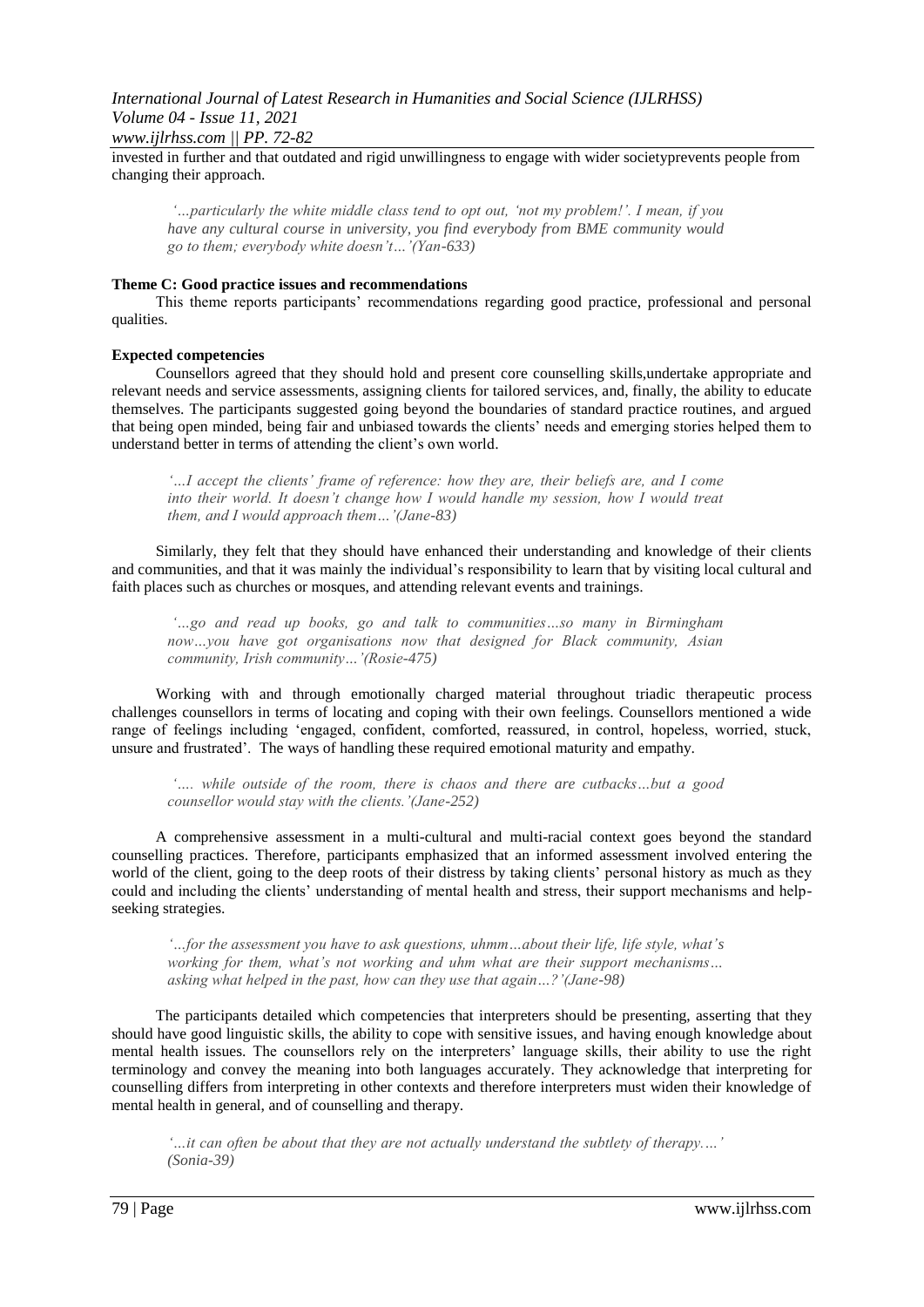They also need to be enthusiastic, curious, and motivated. Being passionate is claimed to be important as it involves a willingness to approach and learn more about the clients and the context in which they are working.

*'…when I work with an interpreter, it really works. Because they love what they are doing. You gotta love what you are doing to create that therapeutic alliance…'(Yan-692)*

#### **Identified needs**

The participant responses on what both practitioners and interpreters are clustered around tailored supervision,and training and experience.When counsellors faced new forms of human suffering, supervision became imperative for them. They needed to offload their anxieties by talking about the cases they encountered, and to ask for further guidance. Some participants asserted that typical supervision practices may not be sufficient due to the ever-changing nature of the work and the needs of clientele. The challenges mentioned ranged from adapting already stretched services to counsellors' needs for a tailored support in the form of supervision:

*'…Because you are doing your work, then your doing languages. Then your supervision is with somebody [who]doesn't understand you…It's one of the constraints…If my supervisor was Asian, then I would not have to go around, long winded story, the supervisor would already have that knowledge and it would cut out my chase of having to explain.'(Rosie-495)* 

Counsellors also argued that their work required regular training and being updated so that they could provide informed services. Although all participants had their counselling training, most of them did not have tailored training towards working with BAME clients. They suggested that training topics should cover awareness of ethical and safeguarding issues, working with diversity, the assessment of needs and how certain models work or do not work.

*'…I do recommend training and just to make aware, bringing awareness; things can go wrong and how to manage these.'(Jane-368)*

#### **Discussion**

This research explored how counsellorsmade sense of the therapeutic relationship and the interpreting process between interpreters, counsellors and non-English speaking clients. Analyses show that counsellors were concerned with the unpredictable nature of the therapeutic relationship and interpreting process. Their difficulties were mostly caused by the presence of the third person, being dependent on the translation and client related issues. Their views about interpreters were somewhat polarised depending on practitioners' experiences and competence level. Interpreters were regarded both as a great help to their work and as obstacles at times undermining practitioners' confidence. Their main challenges occurred inthe areas of working through unknowns, surprises, language, and culture.

Regarding how they coped with these difficulties, the participants attributed this to their training and supervision although insufficient. Results suggest that everyone used their own resources to come to terms with the problem encountered, that things were not always handled well and that caused resentment towards the system. At best, clients were assigned to a better service, interpreters were offered 'one off' debriefing sessions and the counsellors had suitable supervisors with whom they could share the complexity of their experiences.

The results also show that the triadic therapeutic relationship dynamics and interpreting processes provoked dilemmas for the counsellors. One dilemmaconcerned the extra demands that they had to put up with. They explained that this significantly distracted them from their main roleand that being occupied by the activities that did not fit with their work. It also resonates with the researcher's experience as an IAPT practitioner in the NHS where their work was halted by non-therapeutic or administrative tasks. It was also ironically argued that these non-clinical tasks sometimes enabled clients to move on and stayed with the counsellorsas they were significant daily life matters for the clients such as dealing with housing issues, adjourning court hearings and so forth. Counsellors described this as being 'Jack of all trades' which refers to doing everything and being distracted by many other things. Removing theseobstacles were perceived as helpful for the clients as Delgadillo et al. (2016) howeverargues they do not necessarily lead to better therapeutic outcomes.

The other dilemma was related to the use of children as interpreters. Counsellor at times were left to use family members including children to translate for their parents due to lack of others to help and of the right interpreter in that language. There were different opinions about this. One counsellor shared that for a family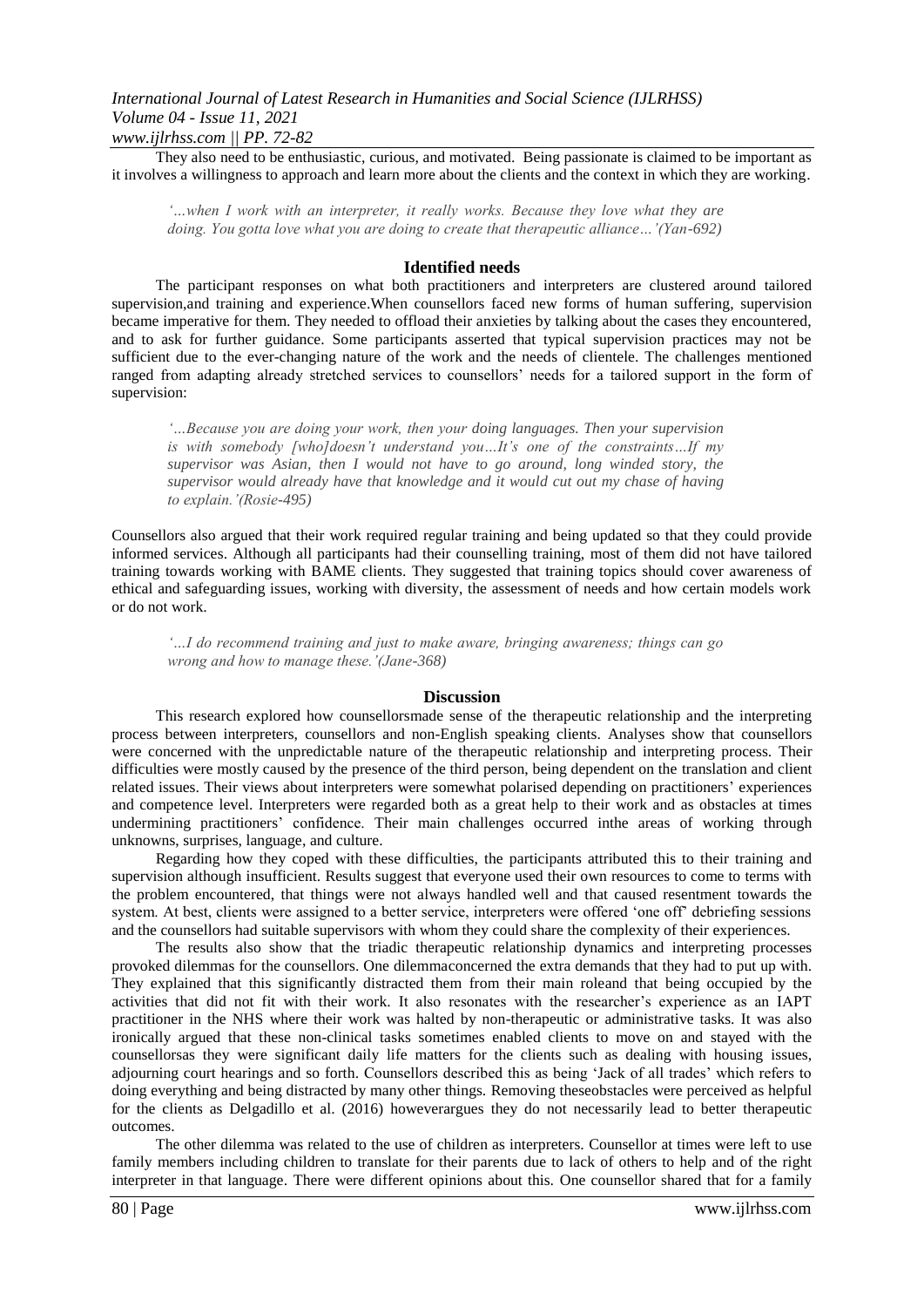### *www.ijlrhss.com || PP. 72-82*

who came from a war-torn country, an interpreter who was not known to the client evoked strong mistrust, therefore, depending on the context, children might be treated astrustworthy interpreters. Although the professional codes of practices (BPS, 2008; BACP, 2009) suggest that it is unethical to use children as a bridge, given the sensitive nature of the encounter, some practitioners argue that if the family members feel more trusting and better served, it may prove beneficial.

A subtler dilemma was related to the imbalanced nature of the triadic relationships especially when the client became closer to the interpreter. This control-related matter was of great importance for some therapists. The discomfort lies in the fact that interpreters might become more powerful than counsellors depending on the topics they are working on. One participant was adamant in making sure that the interpreter knew the rule from the beginning that the ultimate authority belonged to the therapist. The dilemma of holding much knowledge and feeling powerful then suddenly becoming helpless and not confidentchallenged their sense of power. Some clinical psychologists similarly reported the dilemma of feeling powerful and helpless at the same time when working with refugee clients (Munday, 2009). Although mental health workers anticipate that clients may seek further support or comfort in interpreters, they felt that their confidence was undermined, and thus they could view interpreters as 'obstacles' (Miller et al., 2005) or a 'necessary nuisance' (Tribe and Thompson, 2009).

Counsellors also experienced culture-shocks when encountered with unknown situations, stories and surprises ranging from culture specific practices to political exercises. They described their experience as a'broken rhythm' , 'blind process' and 'lacking in Eureka moments' which refer to ever changing, unpredictable nature of their work and therefore not being able to feel complete grasp of their clients. This had impact on their job satisfaction.

Furthermore, the participants extended the underlying reasons for the difficulties encountered to a wider perspective, arguing that the roots of the unjust and inadequate services originated from historical events and political factors such as slavery, and institutional racism, which have shaped the service provision at modern times too. Although not shared by all counsellors, one counsellor and some interpreters in the first leg of the study underlined the impact of racial issues on their practice. Helms (1993) noted that therapists might not be willing to attend to racial and ethnic factors in therapy due to a lack of awareness of racism and how it might impact on their clients but also their unreadiness to explore their White Racial Identity development (see Tuckwell, 2002). Some participants touched on the rigidity of Western thinking when working therapeutically with diverse clients. Some related certain practices to what had happened in the past, indicating the impact of shame and the fear of being called 'racist'. This was another source of dilemma when working with culturally different clients and with interpreters. The literature indicates some fears in exploring one's own identity in the case of Whiteness or White privilege (Malik, 1996; McIntosh, 1998; Tuckwell, 2002). These include the potential loss of "status, money, respect, purpose, life plans, family, friends, pleasure, institutional support and sense of identity" (McIntosh, 2009; p. 7). In terms of affective responses to these issues, Leach, Iyer and Pedersen (2006) argue that anger, defensiveness, and disgust could be a reaction to the injustice of privilege and oppression.

It can be concluded that, based on the findings of this study, counsellors have not adequately been supported towards influential societal issues. In combating these, as some authors suggest that, therapists should be proactively working towards empowering their clients (Chantler, 2005), by sometimes challenging their therapeutic assumptions of being content whatever they have and forcing them to accept the unfairness in the society experienced by many clients (Ancis & Szymanski, 2001; Iyer, Leach, & Crosby, 2003). However, dealing with and working through these challenges may not be easy as there is a lot of stigma attached to that. It is likely that anyone who is willing to take action could become overwhelmed by the magnitude of the subtle difficulties (Feagin & McKinney, 2003). Therefore, it calls for well thought training programmes and supervisors who could take the racial issues on board. Even the researcher reflectively noted that she did not know what to do with the participant responses regarding race and racial issues until her supervisor wanted to work on them.

This brings us to the point where competence becomes highly relevant.The counsellors acknowledged that triadic therapeutic work required extended personal qualities and professional skills to manage the processes with a shared understanding and satisfaction. Their needs are in line with the findings from the literature that they required regular training and tailored supervisions.

The emerged themes also illustrate what the participants thought about finding solutions to tackle with their difficulties. These short and long-term solutions to the common difficulties included better leadership in making comprehensive decisions in educational and mental health fields, and better prepared and tailored courses that match the needs of the broader and more diverse trainee profiles.